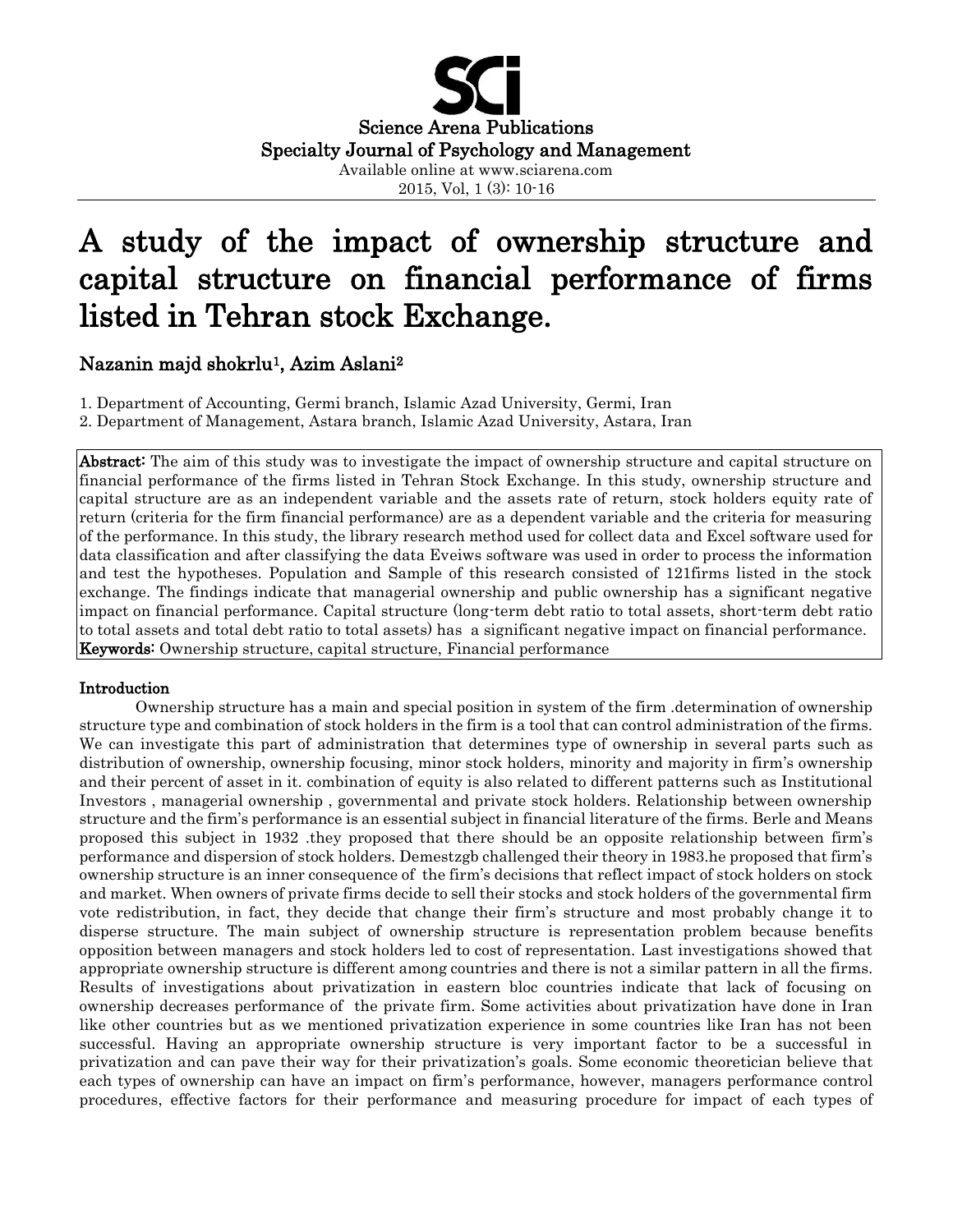ownership on firm's performance are important issues for managers, investigators and stock holders .some other investigations study impact of the ownership structure on financial performance of the firms. ownership structure subject has become much more important after investigations of Miller and Modigliani 1985. some theories about ownership structure selection proposed by other investigators that adapted their ideas by Miller and Modigliani .some of them are very significant theory such as Pecking-order Hypothesis, information Asymmetry Hypothesis, Agency Cost Hypothesis, Trade-off Hypothesis .trade –off hypothesis indicate that if the firm make an optimum capital structure with maximum value for trading there would be the optimum capital structure for the firm (Miller 1977).it means that maximum value of the firm : ultimate cost of debt equals ultimate advantages that is for financial support by debt. Pecking-order Hypothesis proposed by Myers and Majluf (1984).Myers(1984) indicate that the optimum capital structure for the firm is that one time the firm can use of debt or internal capital resource (such as Retained earnings) and rights of stock holders for financial purpose of the firm ,moreover, at first Agency Cost Hypothesis proposed by Jensen And Meckling(1976) then developed by Jensen .this hypothesis indicate that optimum capital structure is when cost of representation decreases between stock holders and managers and stock holders and creditors.

Importance of investigation about capital structure and it's impact on value of the firm are very important subject among the USA and developed countries investigators that have similar institutional feature and they have done lots of experimental investigations about this subject .capital structure and ownership structure are very important subjects in developed countries ,therefore, investigation and the study of impact of ownership structure and capital structure on the financial performance of the firms can be very useful in future. the aim of this study is investigation of the impact of the ownership structure and capital structure on financial performance of the firms listed in Tehran stock Exchange. We use multiple regression model for analyze of data .we review ownership structure and performance of the firms in section two , we introduce and measure variables in section three ,we represent results and discussion in section four and eventually section five is conclusion.

### Theoretical framework of study

Ownership structure and financial performance

We should know that impact of ownership structure on performance and revenue of the firms are complex and multidimensional ,therefore, we can see some oppositions between individuals and groups such as opposition between managers and owners ,stock holders and creditors, natural and legal person ,internal and external stock holder etc.in spite of this ,one of essential dimensions of representation theory is profit inequality of managers and stock holders that is an important subject in most investigations .according to Jenson and Meckling definition (1976), representation relationship is a contract that refers owner or master can choose representative by themselves and it allows them to making decision.

We should know that how we can focus on the appropriate ownership structure that satisfy stock holders and decrease cost of representation by well management ,because combination of stock holding specially ownership of managers in the firms is very important subject that can make cost and opportunities for the firms.

Han and suk (1998) in their studies found out that increasing internal ownership led to the increasing business ,however, internal ownership has an unfavorable effect on business profit .they also indicated that there is a positive relationship between institutional ownership and business performance and they proved that institutional ownership has an opposite impact on viewpoints of managers.

Morck and colleagues (1988) investigate relationship between range of Tobin's Q and internal ownership level they indicate that in some cases developing of internal ownership level with Tobin's Q has a direct correlation with internal correlation while in other cases there is an opposite relationship and it shows that there is a nonlinear relationship between internal ownership and financial performance of the firm.

Sadeghi and Rahimi investigated relationship between ownership structure and performance of the listed firms in Tehran stock exchange using simultaneous equation system. Theories test indicate that in Tehran stock exchange ,focus and ownership structure has no impact on performance of those firms which are listed in Tehran stock exchange in 2002-2007,however, performance of the firm has a significant and positive impact on ownership structure of the firms ,it means that favorable performance of the firm led to the much more focusing on the ownership structure.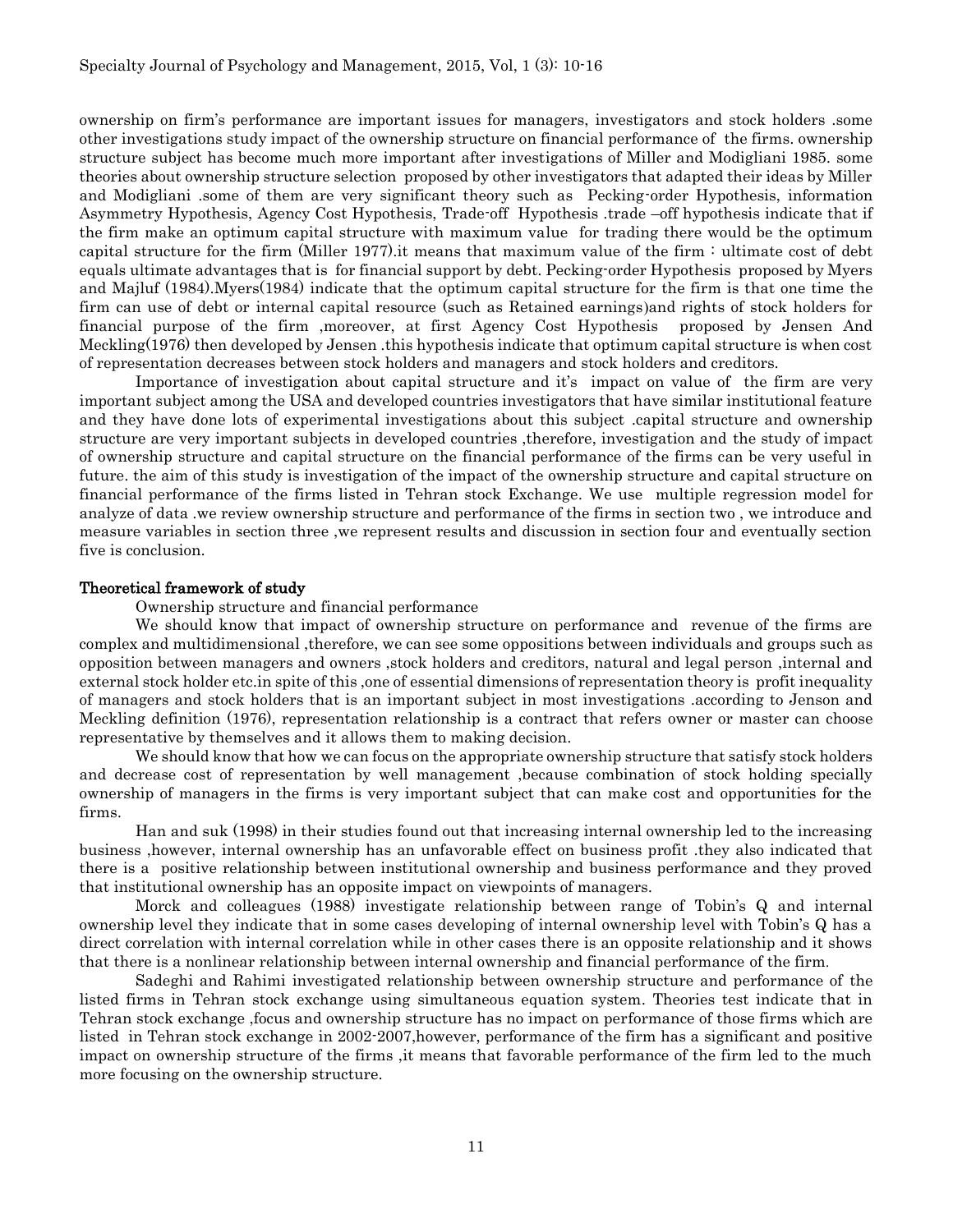### Capital structure and financial performance

Firms are working hard, there is close competition among them and they are developing, therefore, the firms have to develop their activities by new investments and compete with those firms that are active both nationally and internationally .the firms need financial resources for investment. Managers must decide about how they can arrange capital structure. The most essential subject in capital structure is determining a favorable relationship for stocks and rate of debts, because it has direct impact on value of the firm's stock, after determining how much capital is need for firms we should know that who can we get needed capital and in what rate (amount).there are some reasons for selection between rate of debt and using capital including impact of internal factors on capital structure that increase value of the firm.

Zeitun and Tian investigated relationship between capital structure and performance then they found out that there is a significant relationship between relation of short term liabilities to total assets, relation of long term liabilities to total assets and relation of total liabilities to total assets with assets rate of return(2007)

Berger(2002)and Milbun & Takor(2005) in their studies investigated relationship between return of assets , return of stock holders' equity as a criteria of performance and capital structure and they found out that capital structure has a significant opposite relationship with assets rate of return but it has not any relationship with rate of return of stock holders' equity.

Sajjadi ann colleague (2011) investigated impact of capital structure selection on performance of listed firms in Tehran stock exchange by study of relationship between capital structure standards ( short term liabilities ratio to total assets, long term liabilities ratio to total assets and total liabilities ratio to total assets)and performance accounting criteria(assets rate of return, rate of return of stock holders' equity and gross profit margin).they find out that capital structure(specifically short term liabilities ratio to total assets and total liabilities ratio to total assets) has a negative impact on measured performance by rate of return ,moreover, none of capital structure criteria has a significant impact on rate of return of stock holders' equity and gross profit margin.in totally we find out that in normal condition selection of capital structure has no impact on performance of the firms that are listed in Tehran stock exchange. Methods

We collected financial statements of the firms that are listed in Tehran stock exchange by data resources (2007-2011).Panel and Pool data is used in this study. we collected information about variables from different resources such as audited financial statements, audit reports and Tadbir pardaz and Rah avard novin soft wares' notes about financial statements that are in Tehran stock exchange library. we used multivariable Regression testing statistical hypotheses and analyzing data. Eviews software is used for statistical analysis. Below conditions are for statistical model selection and we investigated all firms that are members of the statistical population :

There is financial information of the firm for investigation time period

Their fiscal year is the last days of month of Esfand.

They should be in stock exchange during investigations

Firms should not be the investigator or the financial intermediary

Although There were some restrictions, 121 firms are chosen as a statistical sample. below model is used for hypotheses calculation :

PERFit = β0 + β1 LEVit + β2MaOWit + β3STATEit + β4GROWit + β5TANGit + β6FSIZEit + uit

PERFit: firm's financial profitability

LEVit: financial gearing

.

MaOWit: firm's managerial ownership i in T time

STATEit : firm's governmental ownership i in time of t

GROWit: firm's develop opportunity I in time of t

TANGit: firm's obvious asset i in time of t

FSIZEit : firm's size i in time of t

# Variables measurement Independent variables Ownership structure

Managerial ownership : measures by rate of stock and members of the board of directors and MAOW is it's sign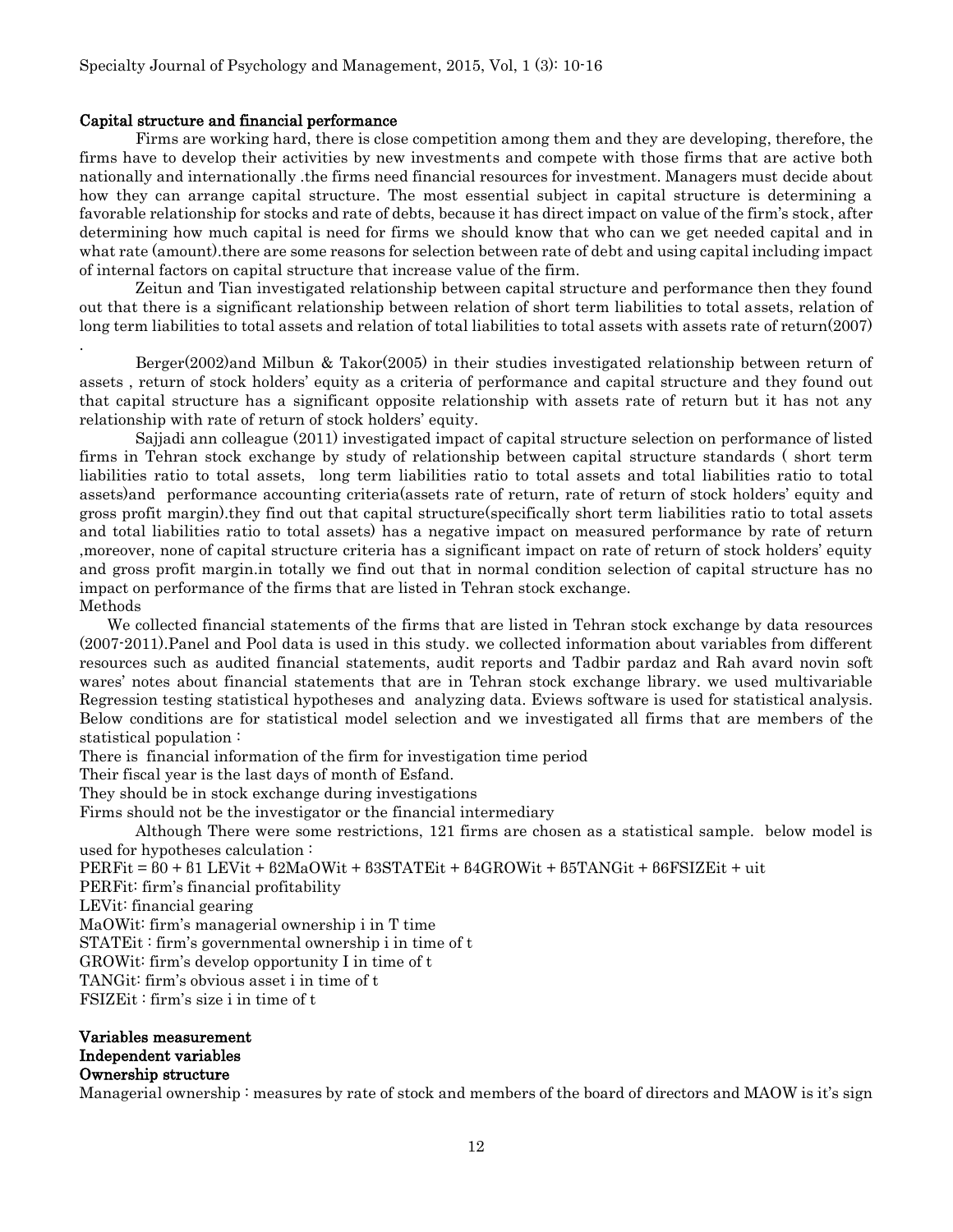Governmental ownership : if the firm's governmental management is upper than 51 percent we consider mark 1 and if it is lower than 51 percent we consider 0 mark and STATE is it's sign .

Ownership structure : measures by financial gearings ,represented by relation of total debt to total assets (TDA), long term debt ratio to total asset(LDA), short term debt ratio to total asset(SDA)

Dependent variable: financial performance: measured by assets rate of return(ROA),rate of return of the stock holders equity (ROE),control variables: GROWit- develop opportunity that measured by percent of changes in total assets.

TANGit –tangible asset ratio to total assets calculates tangible asset

SIZE it – total assets logarithm calculates firm's size

# Model reliability

Durability of the study variables should be test before testing of the study models with Panel data and time series. Durability of the variables is very essential because when the variable is not durable we would have some problem in regression analysis.in this study we used Levin, Lin chu t and 13Phillips-Perron for testing of the variables durability. Null hypothesis indicate that these variables are not durable .because we found out a significant level for Levin, Lin chu t and Phillips-Perron and that is lower than 0/05 for them . we can conclude that for each variable Null hypothesis is false,in the other words, the variables of the test are durable and we would not have a problem in regression analysis.

|                    | Phhillips-perron test |                    | Test Levin, lin &chu |             |
|--------------------|-----------------------|--------------------|----------------------|-------------|
| Significance level | <b>Statistics</b>     | Significance level | Statistics           | Symbol      |
| 0/0003             | 195/800               | 0/000              | $-23/2429$           | <b>ROA</b>  |
| 0/000              | 205/827               | 0/000              | $-108/725$           | ROE         |
| 0/000              | 224/851               | 0/000              | $-58/4422$           | TDA         |
| 0/000              | 263/250               | 0/000              | $-1204/91$           | <b>LDA</b>  |
| 0/000              | 310/929               | 0/000              | $-90/0415$           | <b>SDA</b>  |
| 0/0093             | 173/247               | 0/000              | $-46/3166$           | <b>TANG</b> |
| 0/0004             | 129/709               | 0/000              | $-19/9939$           | <b>SIZE</b> |
| 0/000              | 270/368               | 0/000              | 90/6770              | <b>MAOW</b> |
| 0/000              | 219/933               | 0/000              | $-16/9293$           | <b>GROW</b> |

Table 1. stationary test variables

According to the Table 2 ,significant level of the Limer F test for ROA model is lower than %5 ,however, we calculate model using Panel data and we use Pool model for REO model because significant level is upper than %5 .

| Table 2. F test Limer |  |  |  |
|-----------------------|--|--|--|
|-----------------------|--|--|--|

| Test results | $\sim \cdot$<br>51g | u.i.    | <b>F</b> Statistic | Model        |  |  |
|--------------|---------------------|---------|--------------------|--------------|--|--|
| Panel        | 0/000               | 120.479 | 7/417929           | ROA          |  |  |
| Pooled       | 0/4862              | 120.479 | 1/000840           | $_{\rm ROE}$ |  |  |

Table 3 represents result of Hasman test for selection of the random effects for models, statistic of the Hasman test for ROA model is lower than %5 and because of that we use random effects for regression model.

|  | Table 3. Hausman test |  |
|--|-----------------------|--|
|--|-----------------------|--|

| Test<br>results            | $\mathrm{Sig}$ | $\epsilon$<br> | Chi-sguare test |  |  |  |
|----------------------------|----------------|----------------|-----------------|--|--|--|
| $\alpha$<br>Kandom ettects | 0/5558         |                | '90661          |  |  |  |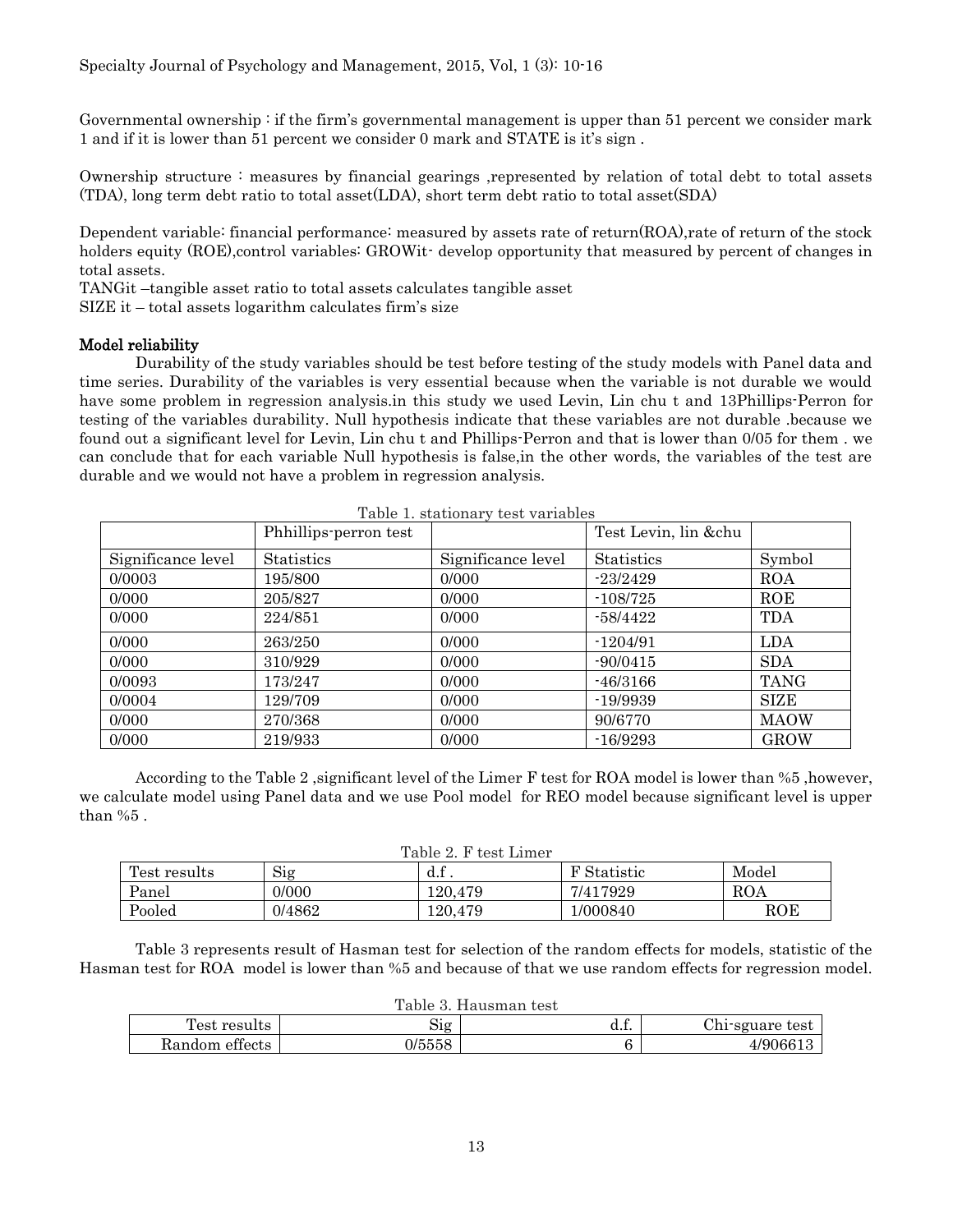### First hypothesis test

The study of the impact of the ownership structure on measured financial performance by stock holders equity rate of return and assets rate of return

Table 4 shows results of the study of impact of the measured ownership structure by governmental and managerial ownership indicators on measured financial performance by assets rate of return (model 1)and stock holders equity rate of return(model 2). First hypothesis indicate that ownership structure (governmental and managerial) has a significant impact on assets rate of return.it is obvious that ownership structure has a negative and significant impact on assets rate of return. Coefficient that obtained in model 1 indicate that increasing of the governmental and managerial ownership led to the decreasing of the assets rate of return. every control variables (develop opportunity, firm size, tangible assets) has also a significant impact on assets rate of return.in model 2 ,ownership structure that is measured by the rate of return of the stock holders equity ,none of the significance level of the independent and control variables coefficients are not significant ,however, first hypothesis that is ownership structure has a significant impact on firm's performance and it approves with 95 percent probability.

In totally, managers have power and they can make decisions in governmental firms that is result of innovation and capital of the private section, they decide about economy of a country and make plans for institutions that are not good for stock holders or even national economy .Adolf brel and Kardiner minz mention that managers extend sizes of the firm because of developing their own profit ,even it is non economical and not favorable for stock holders. we can see this phenomenon when assessment of the performance and awards of the managers are appropriate to firms sizes. When annual rewards of the managers are according to accounting numbers ,they are much more motivated and they can manage profit and accounting numbers very well, moreover, two main elements have impact on that types of ownerships: first managers ownership and second financial gearing.as a result because of the management ownership ,managers ownership and rate of the firm gearing increase more than the past and as we mentioned they are main reason of wonderful changes in performance.

This result is equal to some Iranian investigations such as Namazi and Kermani,Sadeghi and Rahimi.it also is equal to some foreign investigation such as Fama and Jenson,Taoli and colleague but it is not equal to Al faroq and colleague investigations.

| Method             |             | Panel regression (random effects) |             | Pooled regression |
|--------------------|-------------|-----------------------------------|-------------|-------------------|
| $Model\rightarrow$ | <b>ROA</b>  |                                   | ROE         |                   |
| Variables          | coefficient | Sig                               | coefficient | Sig               |
| MaOW               | $-0/1473$   | 0/8360                            | $-33/2455$  | 0/8730            |
| <b>SOEs</b>        | $-0/9684$   | 0/0247                            | $-134/7027$ | 0/3351            |
| <b>GROW</b>        | 0/0400      | 0/0001                            | 0/4621      | 0/8902            |
| <b>TANG</b>        | $-0/2744$   | 0/4950                            | $-7/80003$  | 0/9449            |
| SIZE               | $-0/5148$   | 0/0718                            | $-28/3039$  | 0/5710            |
| total              | 16/9493     | 0/0302                            | 918/6235    | 0/5000            |
| $_{\rm F}$         | 4/643492    |                                   |             | 0/277617          |
| Sig                | 0/000363    |                                   |             | 0/925410          |

Table 4. test the first hypothesis

#### Second theory test

The study of the impact of capital structure on financial performance measured by assets rate of return and stock holders equity rate of return

Table 5 shows results of the study of the impact of the capital structure measured by the short term debt ratio to total assets , the long term debt ratio to total assets and total debt to total assets on financial performance measured by assets rate of return (model 1) and stock holders equity rate of return(model 2) .capital structure has a significant impact on assets rate of return in the second hypothesis(model1).as we see in Table result ,long term debt ratio to total assets that is one of the capital structure part ,has a negative and significant impact on assets rate of return.in the other words ,increasing of the long term debt ratio to total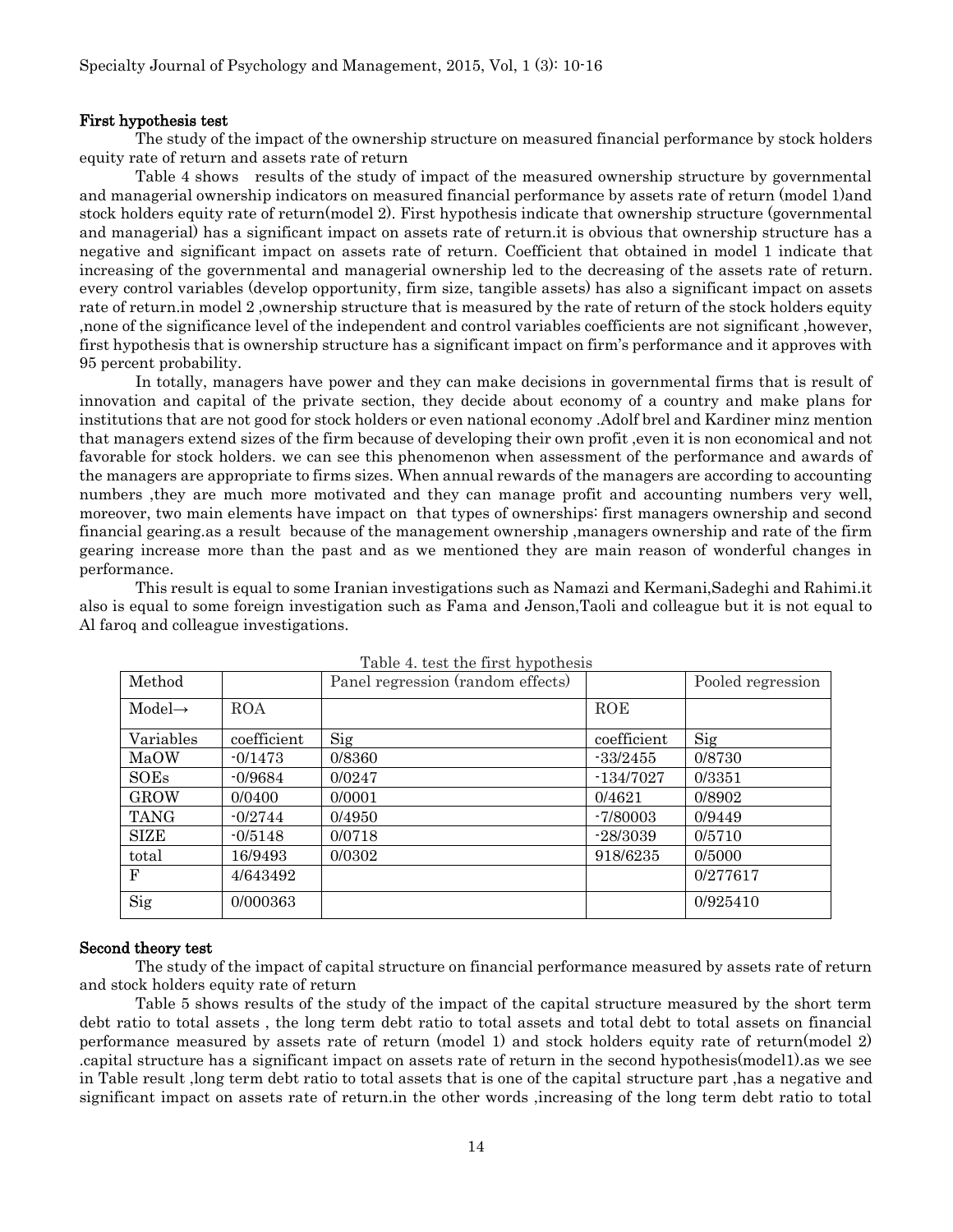assets led to decreasing the assets rate of return. firm's size is one of the control variables that has a negative and significant impact on the assets rate of return . development opportunity has a significant and positive impact on financial performance. Capital structure has no significant impact on stock holders equity rate in model 2 ,because none of control and independent variables coefficient is not lower than %5 ,however, second hypothesis or capital structure has a significant impact on the firm's financial performance and this hypothesis approve.

Debts and stock holders equity are main resources of economical units financial secure ,making important decisions about capital structure,ratio arrange to each parts of the capital structure such as many management dividing is influenced by many factors and these factors are influenced by initial features and financial resources features including securities or are influenced by some other internal and external factors that are related to firm's operations and commercial environment conditions. One of essential profit of the debt in the firm capital structure is profit that is impact of tax financial secure by debt, because this type of financial secure have interest and it includes in tax that firm pays, as a result , the firms pays low tax and because of that some firms prefer financial secure by debt. Firm capital structure is a constant financial secure of the firm that shows by long term debts and stock holders equity. financial structure includes short and long term debts and stock holders equity ,however, capital structure is a part of a financial structure . result of this study is equal to Berger,Fesberg and Fosh and Anderson investigations but this is not equal to Sajjadi and colleague investigations.

| Method             |             | Panel regression (random effects) |             | Pooled regression |
|--------------------|-------------|-----------------------------------|-------------|-------------------|
| $Model\rightarrow$ |             | <b>ROA</b>                        |             | ROE               |
| Variables          | COefficient | Sig                               | COefficient | Sig               |
| TDA                | $-0/523501$ | 0/1941                            | 33/37140    | 0/8157            |
| <b>LDA</b>         | $-2/308349$ | 0/0039                            | 232/5883    | 0/4104            |
| <b>SDA</b>         | $-0/377518$ | 0/5441                            | $-114/5641$ | 0/5239            |
| <b>GROW</b>        | 0/042323    | 0/0000                            | 0/653420    | 0/8459            |
| <b>TANG</b>        | 0/102779    | 0/8110                            | 11/64402    | 0/9367            |
| <b>SIZE</b>        | $-0/733165$ | 0/0128                            | -38/89349   | 0/4376            |
| totel              | 22/54648    | 0/0055                            | 1144/210    | 0/4054            |
| F                  |             | 5/610846                          |             | 0/244814          |
| Sig                |             | 0/000011                          |             | 0/961334          |

|  |  |  |  | Table 5. The second hypothesis test |  |
|--|--|--|--|-------------------------------------|--|
|--|--|--|--|-------------------------------------|--|

### Conclusion

In this study we investigate the impact of the ownership structure and capital structure on the firms financial performance. we consider Financial gearing as a capital structure indicator and managerial and governmental owners stock percent is also considered as a ownership structure indicator. Results of the first hypothesis test indicate that ownership structure has a significant impact on financial performance , although type of the impact is an opposite type. regard of this subject that when rate of managers ownership increase , it can happen that those managers who are owner of the firm trying to act just for their own profit but against minor stock holders and creditors of the firm ,eventually, firm performance decrease. Jenson and Mack link idea is different, they believe that when managers ownership is constant and powerful, they try much more to improve firm performance. Although some experimental investigations related to the capital structure have done in the US capital market and some other developed countries such as the UK and Japan , capital structure subject has it's own special place in economic market of the developing countries. there are two reasons that are like an obstacle for that subject .first : role of the economic units in developing process is not very important for developing economies. second : almost in the last two decades, in some developed countries, economic units had some restrictions to choose the best options of the needed capital secure resoures. some of those restrictions were governmental economic sovereignty and lack of competition among those economic units that were in private section, lack of developing of the market and finite financial secure resources. conclusion about second hypothesis is capital structure (short term debt ratio to total assets, long term ratio to total assets and total